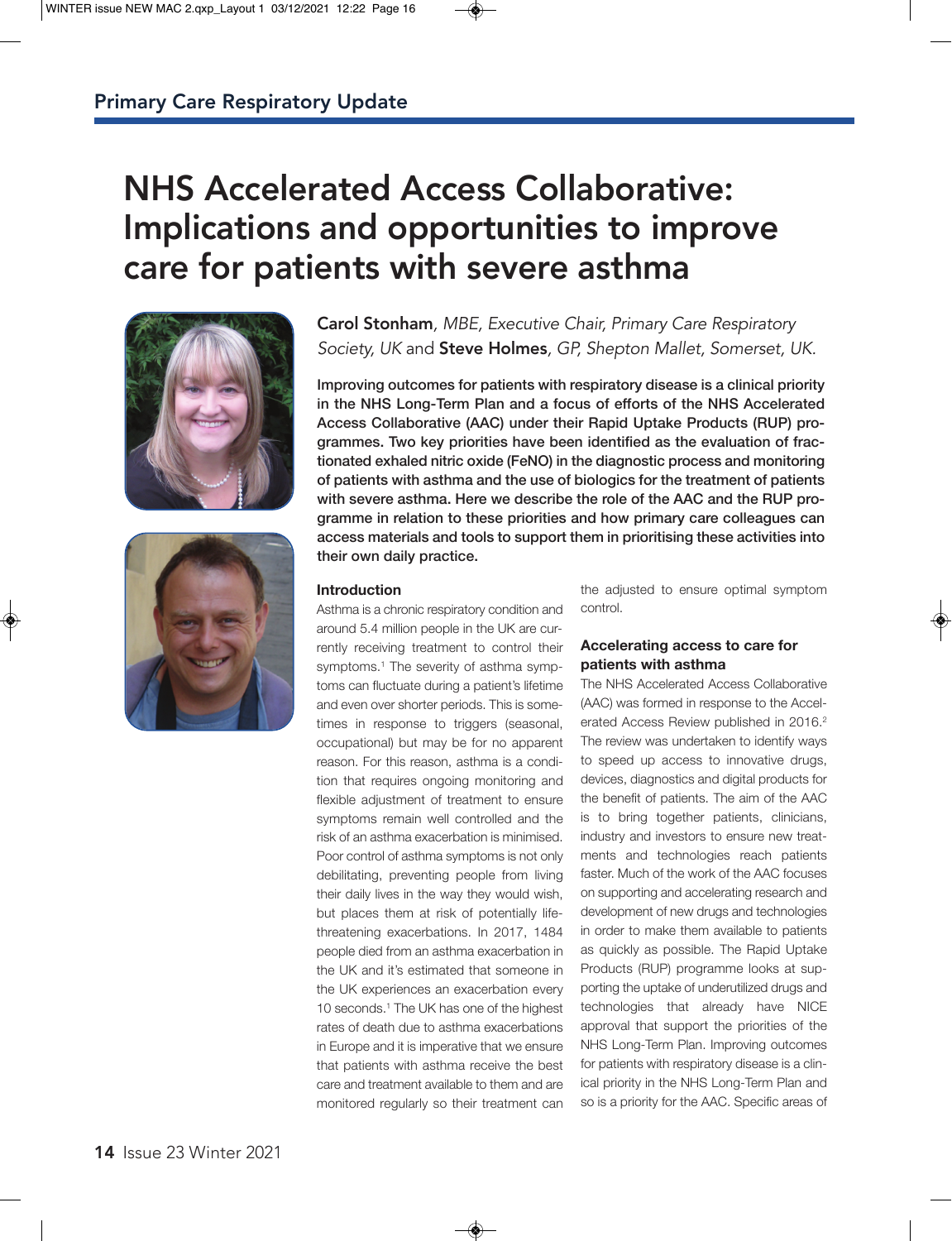current relevance for respiratory care include the evaluation of fractionated exhaled nitric oxide (FeNO) in the diagnostic process and monitoring of patients with asthma and the use of biologics for the treatment of patients with severe asthma.

#### **Fractionated exhaled nitric oxide measurement**

FeNO provides an indication of the level of Type 2 (eosinophilic) inflammation in the lungs by measuring the amount of nitric oxide in exhaled breath.3 This test is a useful tool that can provide important information when diagnosing a patient with suspected asthma as well as being considered as part of the annual review all patients with asthma should undergo. The test is perhaps most useful in situations where there is diagnostic uncertainty with elevated nitric oxide (NO) levels supportive of an asthma diagnosis.4 FeNO testing may also be useful for monitoring patients with poor symptom control by providing an objective measure of response to steroid therapy, although this is not yet included in clinical practice guidelines.

#### Integrating FeNO testing in the primary care setting

Encouraging the use of FeNO as part of the diagnostic process for patients with suspected asthma was identified by the AAC as a key target under their RUP programme. The aim is to support early and accurate diagnosis of patients presenting with respiratory symptoms to ensure they receive timely access to the correct treatment to control their symptoms. As the vast majority of patients with asthma are diagnosed in the primary care setting, the AAC has worked with the Wessex Academic Health Science Network to create a toolkit and a range of supporting resources for NHS organisations (Integrated Care System/Clinical Commissioning Group/Primary Care Network) to enable them to integrate FeNO testing into their service (Figure 1).<sup>5</sup> They have also funded FeNO projects in primary care across the country to accelerate adoption and availability.

### **Box 1: How to access the FeNO toolkit and associated resources**

To access the FeNO toolkit and associated resources visit the Wessex AHSN website at https://wessexahsn.org.uk/resources.

Additional information and support is available: Telephone: 023 8202 0840

### **Biologics for severe asthma**

The standard approach to controlling the symptoms of asthma consists of daily inhaled corticosteroids (ICS), with short-acting bronchodilators (SABA) for occasional use.4,6 For those with persistent symptoms treatments may be added such as long acting bronchodilators, leukotriene receptor antagonists (LTRAs) or theophylline. For a small group of patients, however, the standard approach to treatment is not sufficient to control

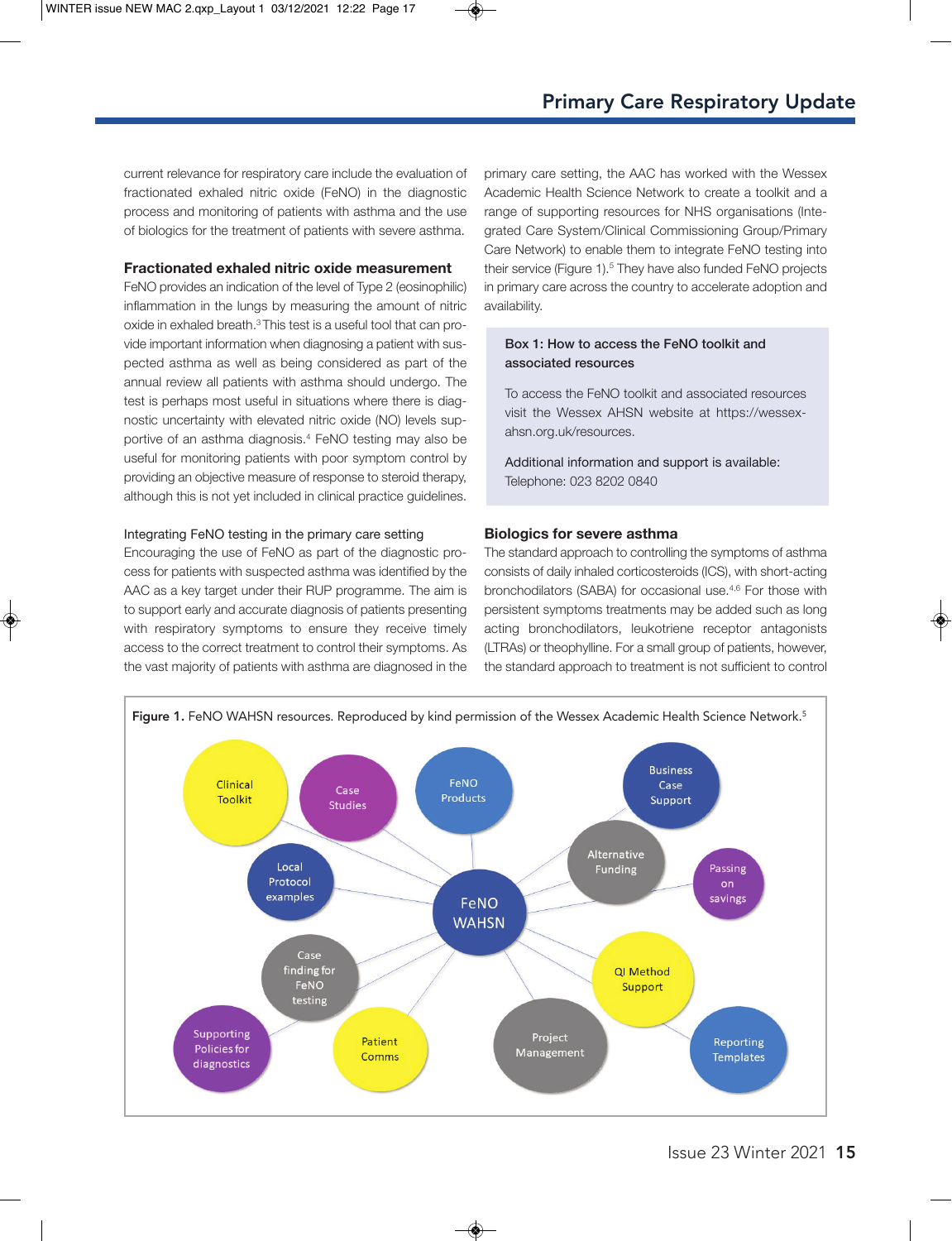

their daily symptoms even with good inhaler technique and adherence to prescribed medication regimens. These patients are at the highest risk for severe, life-threatening exacerbations.7-9 These are patients with severe asthma whose disease may be driven by different inflammatory pathways that are not responsive to the standard treatments. These patients require a more comprehensive assessment to consider other complicating factors and potentially a different approach to treatment which may include biologic therapy, bronchial thermoplasty or immunosuppressant therapy.4 Access to biologic agents for patients with severe asthma was identified by the AAC as a key target for their RUP programme.

# Role of primary care in identifying patients with severe asthma

Biologic agents are prescribed in tertiary and some secondary care settings. However, before this can happen patients with severe asthma must be identified and referred to the appropriate specialist service.9 For this reason a key aim of the AAC is to optimise pathways of care to ensure early identification of people with uncontrolled asthma and identification of the subgroup with severe asthma not controlled with optimal standard combinations of medication, and their prompt referral for specialist evaluation. The role of primary care is to identify patients whose asthma is not well controlled and to determine whether this is due to poor adherence, incorrect inhaler technique, exposure to avoidable triggers, smoking or the effects of co-morbid conditions which can be optimised with current

treatments. Once these reasons for poor symptom control have been ruled out those patients with possible severe asthma should then be referred for further evaluation.

In 2021, recommendations were made to improve referral process from primary to specialist care (Jackson *et al* 2021).10 These include the direct referral of patients with suspected severe asthma to a severe asthma network (or service) by both primary and secondary care teams.

To support and facilitate the timely referral of patients with suspected severe asthma from primary care the AAC has worked with AstraZeneca to create the SPECTRA Primary Care Clinical System resource (Figure 2). The resource facilitates the search of practice databases to identify patients with risk factors that may indicate severe asthma including patients who have had serious asthma exacerbations, two or more prescriptions for systemic corticosteroids in the last 12 months, six or more reliever inhalers in the last 12 months, or who have poor symptom control. The system then generates a report identifying two groups of patients. The first group includes those with asthma already on high strength ICS and with one or more of the four risk factors. The second group includes patients with asthma on any strength ICS and with one or more of the four risk factors. The patients in each group can then be reviewed and symptom control and adherence and other non-pharmacological effects to treatment assessed and addressed (e.g. using the Asthma Control Test [ACT] or assessing inhaler technique). Patients with suspected severe asthma can then be referred to specialist centres and the sys